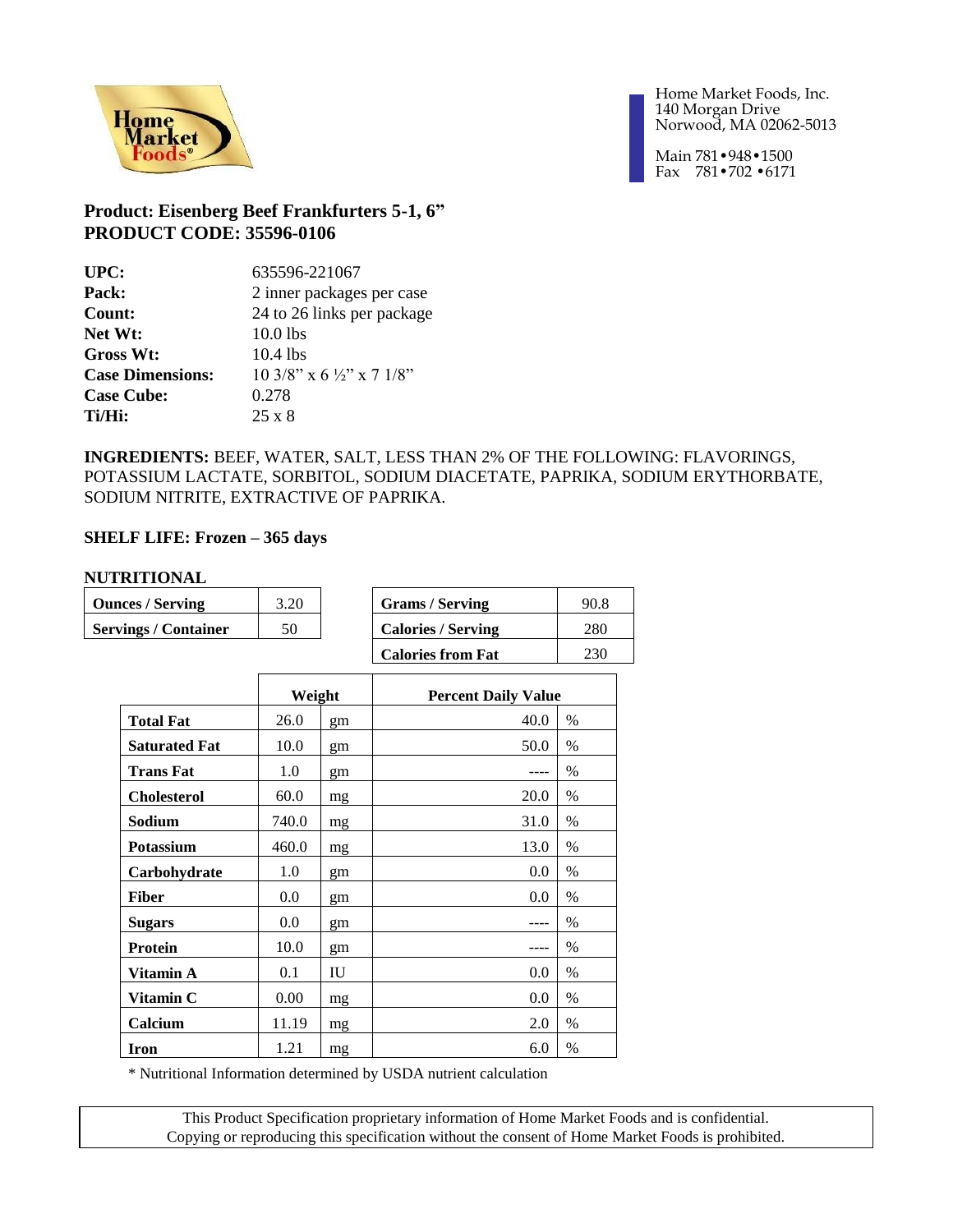

Main 781•948•1500 Fax 781•702 •6171

**Product: 4:1 GTG Hot Dog**

## **PRODUCT CODE: 89267-0306**

**INGREDIENTS:** PORK, WATER, CONTAINS 2% OR LESS OF BEEF, SALT, DEXTROSE, MUSTARD, CORN SYRUP, SODIUM LACTATE, SODIUM PHOSPHATES, FLAVORINGS, SODIUM DIACETATE, EXTRACT OF PAPRIKA, SODIUM ERYTHORBATE, SODIUM NITRITE.

### **NUTRITIONAL**

| <b>Nutrition</b>                                                                     | <b>Amount/Serving</b>                  | % Daily Value* | <b>Amount/Serving</b>        | % Daily Value* |
|--------------------------------------------------------------------------------------|----------------------------------------|----------------|------------------------------|----------------|
| $\mathcal{L}$                                                                        | <b>Total Fat 29g</b>                   | 44%            | <b>Total Carbohydrate 2g</b> | 1%             |
| Facts                                                                                | Saturated Fat 10g                      | 49%            | Dietary Fiber 0g             | 0%             |
| Sarving Size 1 Link (114g)<br><b>Servings Fer Container 4</b>                        | <b>Cholesterol 65mg</b>                | 22%            | Sugars 1g                    |                |
| Calories <sub>330</sub>                                                              | Sodium 1030mg                          | 43%            | Protein 14g                  |                |
| Calcries from Fat 260<br>*Fersent Daily Values are based<br>on a 2,000 calorie diet. | Vitamin A 4% · Vitamin C 0% Calcium 4% |                |                              | Iron $4\%$     |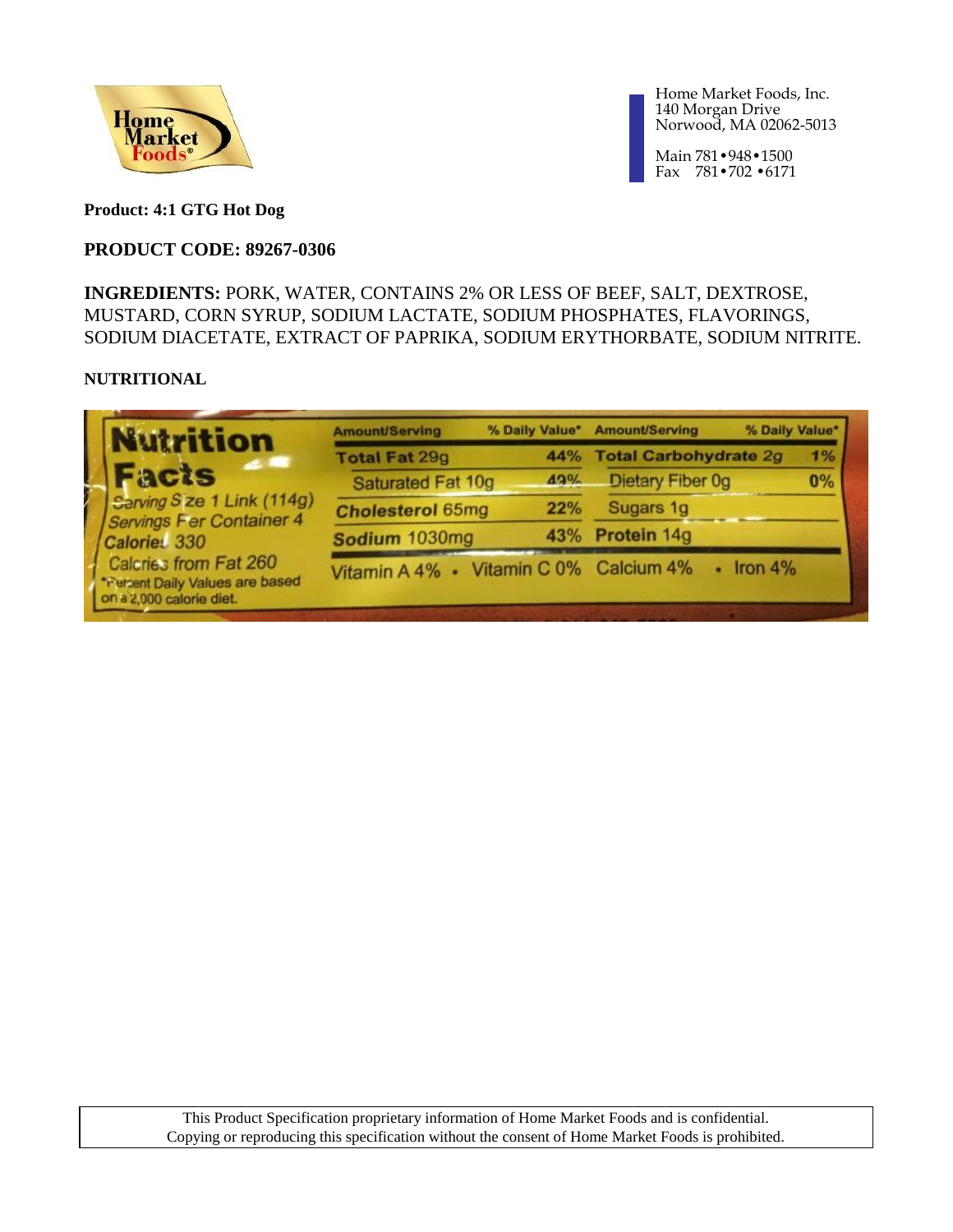

Main 781•948•1500 Fax 781•702 •6171

**Product: 8:1 GTG Hot Dog**

## **PRODUCT CODE: 89267-0320**

## **INGREDIENTS:** PORK, WATER, CONTAINS 2% OR LESS OF BEEF, SALT, DEXTROSE, MUSTARD, CORN SYRUP, SODIUM LACTATE, SODIUM PHOSPHATES, FLAVORINGS, SODIUM DIACETATE, EXTRACT OF PAPRIKA, SODIUM ERYTHORBATE, SODIUM NITRITE.

### **NUTRITIONAL**

| <b>Nutrition</b>                                            | Amount / Serving |                | % Daily Value" Amount / Serving | % Daily Value" |
|-------------------------------------------------------------|------------------|----------------|---------------------------------|----------------|
|                                                             | Total Fat 14g    |                | 22% Total Carbohydrate 1g       | 0%             |
| Facts                                                       | Saturated Fat 5g | 25%            | Dietary Fiber 0g                | 0%             |
| Serving Size 1 Link (57 g)                                  | Cholesterol 35mg | 11%            | Sugars Og                       |                |
| Servings Per Container 8                                    | Sodium 520mg     |                | 22% Protein 7g                  |                |
| Calories 170<br>Calories from Fat 130                       | Vitamin A 2%     | • Vitamin C 0% | Calcium 2%                      | • Iron 2%      |
| *Percent Daily Values are based on a<br>2,000 calorie diet. |                  |                |                                 |                |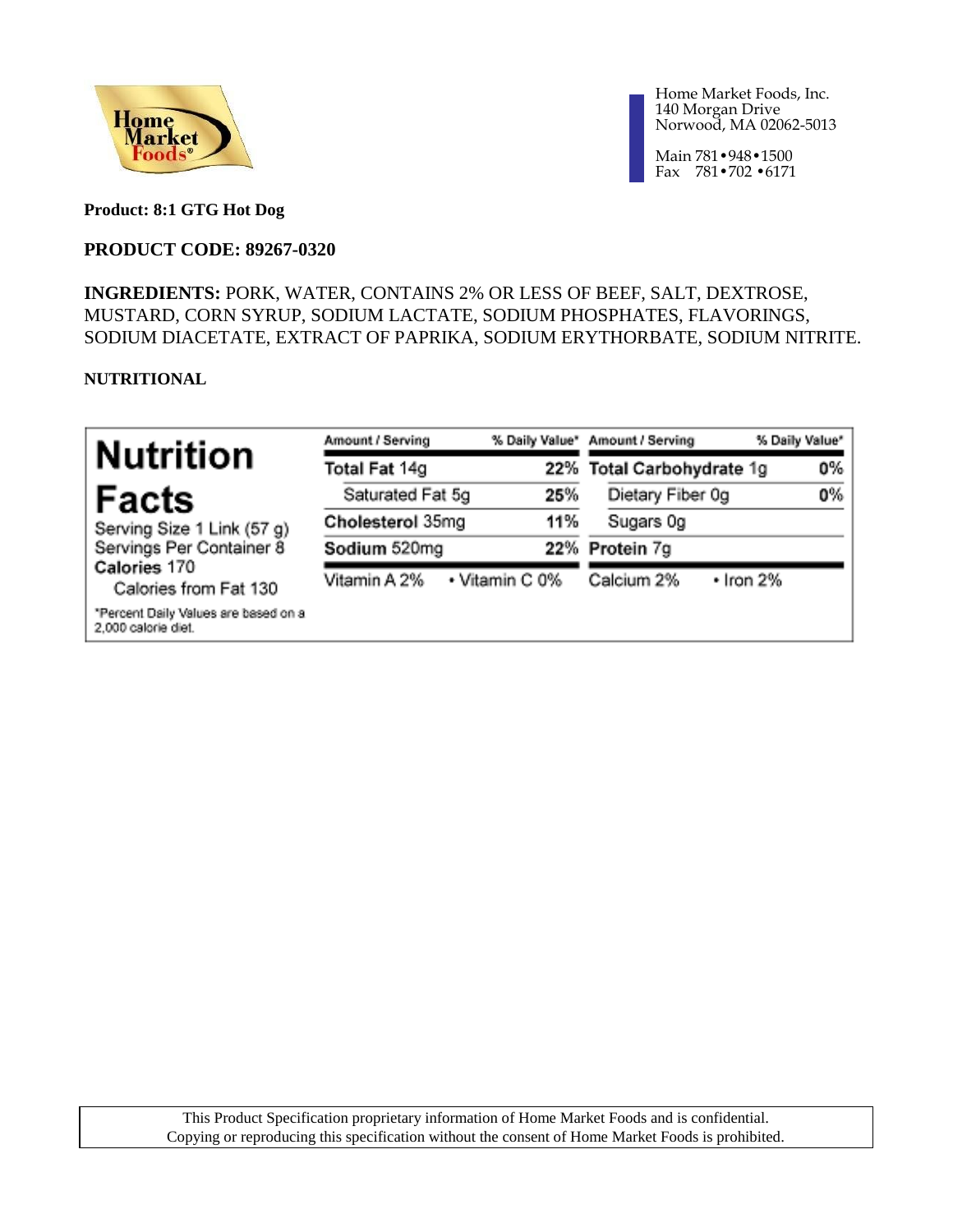

Main 781•948•1500 Fax 781•702 •6171

**Product: 5:1 All Beef Hot Dog**

## **PRODUCT CODE: 89267-0330**

## **INGREDIENTS:** BEEF, WATER, CORN SYRUP, CONTAINS LESS THAN 2% OF SODIUM LACTATE, SALT, FLAVORINGS, SODIUM PHOSPHATE, PAPRIKA, SODIUM DIACETATE, GARLIC, SODIUM ERYTHORBATE, SODIUM NITRITE, EXTRACT OF PAPRIKA.

### **NUTRITIONAL**

| Nutrition                                                                            | Amount/Serving                         |     | % Daily Value* Amount/Serving | % Daily Value*  |    |
|--------------------------------------------------------------------------------------|----------------------------------------|-----|-------------------------------|-----------------|----|
| <b>IFacts</b>                                                                        | <b>Total Fat 26g</b>                   |     | 39% Total Carbohydrate 3g 1%  |                 |    |
| Serving Size 1 Link (91g)                                                            | Saturated Fat 10q                      | 52% | Dietary Fiber 0g              |                 | 0% |
| Servings Per Container 5                                                             | Cholesterol 55mg                       | 18% | Sugars 1g                     |                 |    |
| Calories 290                                                                         | Sodium 870mg                           |     | 36% Protein 11g               |                 |    |
| Calories from Fat 230<br>*Percent Dally Values are based on<br>a 2,000 calorle diet. | Vitamin A 2% • Vitamin C 0% Calcium 2% |     |                               | $\cdot$ Iron 6% |    |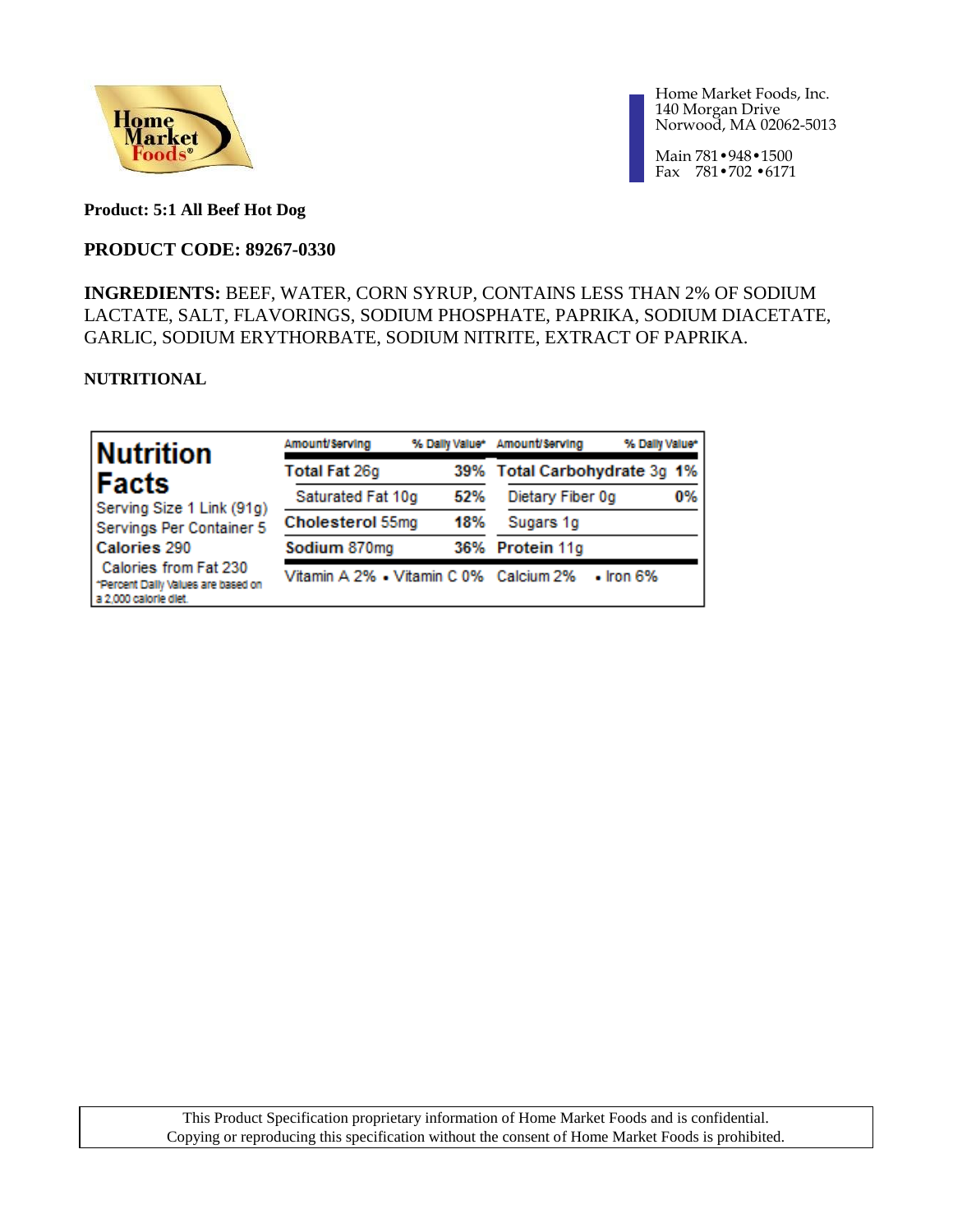

Main 781•948•1500 Fax 781•702 •6171

**Product: 6:1 Jalapeno 'N Cheddar Sausage**

## **PRODUCT CODE: 89267-1806**

**UPC:** 789267018064 **Ti/Hi: 6X5 Case Weight: 60 lb**

**INGREDIENTS:** PORK, WATER, BEEF, PASTEURIZED PROCESSED CHEDDAR CHEESE [CHEDDAR CHEESE (MILK, CHEESE CULTURE, SALT, ENZYMES), WATER, SODIUM PHOSPHATES, SALT, SORBIC ACID (PRESERVATIVE), AND APO-CAROTENAL [COLORING], POWDERED CELLULOSE (TO PREVENT CAKING), POTASSIUM SORBATE AND NATAMYCIN (PRESERVATIVES)], JALAPENO PEPPERS, CONTAINS 2% OR LESS OF SALT, CORN SYRUP, DEXTROSE, SODIUM LACTATE, MONOSODIUM GLUTAMATE, SODIUM DIACETATE, SODIUM ERYTHORBATE, NATURAL SMOKE FLAVOR, SPICE EXTRACTIVES, SODIUM NITRITE.

## **NUTRITIONAL**

| <b>Nutrition</b>                                                                                               | <b>Amount/Serving</b>   | % Daily Value" | <b>Amount/Serving</b>     | % Daily Value* |
|----------------------------------------------------------------------------------------------------------------|-------------------------|----------------|---------------------------|----------------|
|                                                                                                                | <b>Total Fat 20g</b>    |                | 30% Total Carbohydrate 2g | 1%             |
| Facts                                                                                                          | <b>Saturated Fat 8g</b> | 39%            | <b>Dietary Fiber Og</b>   | 0%             |
| Serving Size 1 Link (76g)                                                                                      | <b>Cholesterol 45mg</b> | 15%            | Sugars 1g                 |                |
| Servings Per Container 6<br>Calories 230                                                                       | Sodium 740mg            |                | 31% Protein 9g            |                |
| Calories from Fat 180<br>Calories from Fat 180<br>"Percent Daily Values are based"<br>on a 2,000 palorie diet. | Vitamin A 0% .          |                | Vitamin C 2% . Calcium 2% | Iron 2%        |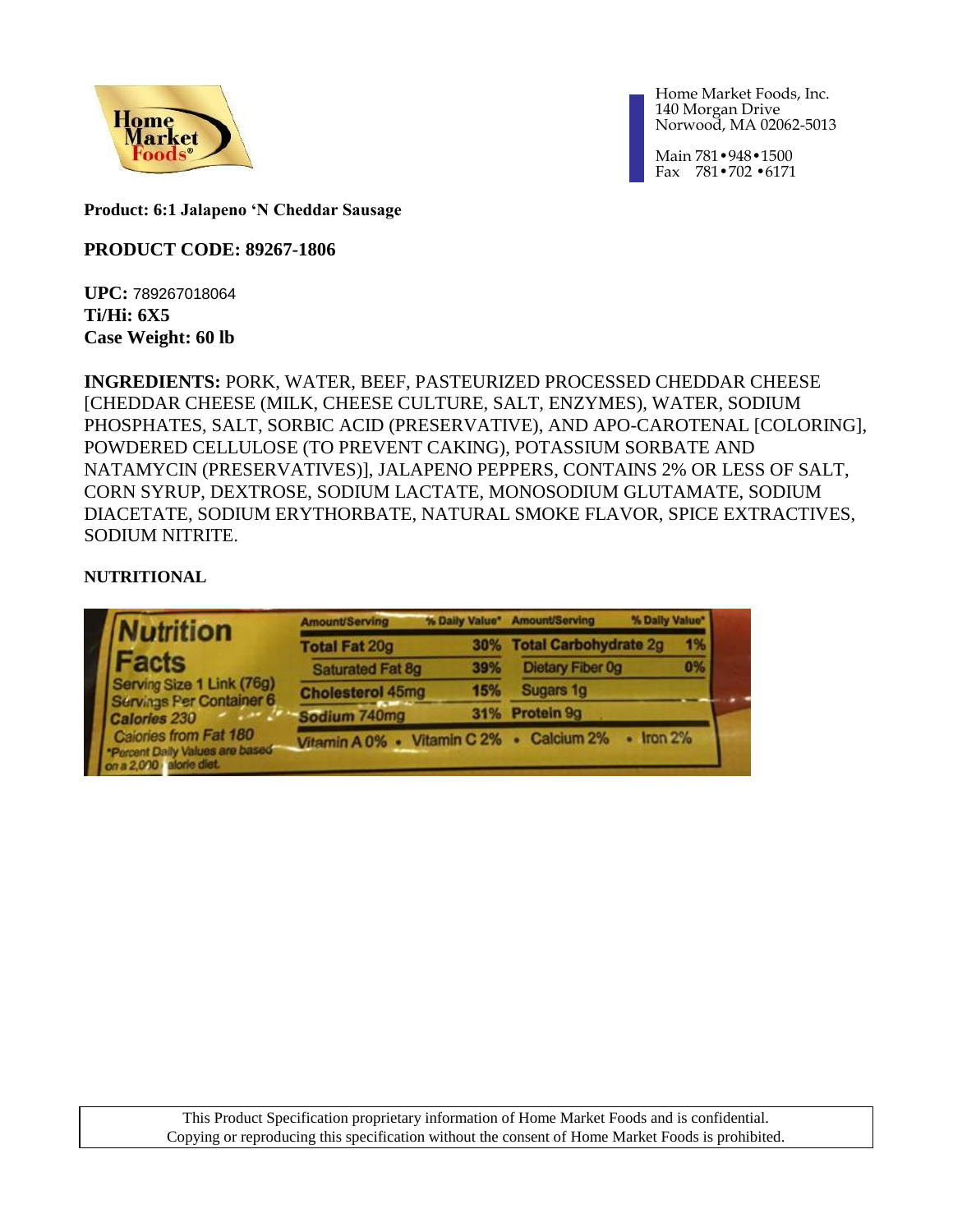

Main 781•948•1500 Fax 781•702 •6171

**Product: 3:1 Jalapeno 'N Cheddar Sausage**

## **PRODUCT CODE: 89267-1807**

**INGREDIENTS:** PORK, WATER, BEEF, PASTEURIZED PROCESSED CHEDDAR CHEESE [CHEDDAR CHEESE (MILK, CHEESE CULTURE, SALT, ENZYMES), WATER, SODIUM PHOSPHATES, SALT, SORBIC ACID (PRESERVATIVE), APO-CAROTENAL (COLORING), POWDERED CELLULOSE (TO PREVENT CAKING), POTASSIUM SORBATE AND NATAMYCIN (PRESERVATIVES)], JALAPENO PEPPERS, CONTAINS 2% OR LESS OF SALT, CORN SYRUP, DEXTROSE, SODIUM LACTATE, MONOSODIUM GLUTAMATE, SODIUM DIACETATE, SODIUM ERYTHORBATE, NATURAL SMOKE FLAVOR, SPICE EXTRACTIVES, SODIUM NITRITE.

**NUTRITIONAL**

| ∣Nutrition                                                                           | Amount/Serving                         |     | % Daily Value* Amount/Serving | % Daily Value* |
|--------------------------------------------------------------------------------------|----------------------------------------|-----|-------------------------------|----------------|
| ∣Facts                                                                               | <b>Total Fat 39g</b>                   |     | 60% Total Carbohydrate 5g 2%  |                |
| Serving Size 1 Link (151g)                                                           | Saturated Fat 16q                      | 78% | Dietary Fiber 0q              | 0%             |
| Servings Per Container 3                                                             | Cholesterol 90mg                       | 30% | Sugars 3g                     |                |
| Calories 480                                                                         | Sodium 1480mg                          |     | 62% Protein 18g               |                |
| Calories from Fat 350<br>"Percent Dally Values are based on a<br>2,000 calorle diet. | Vitamin A 2% • Vitamin C 4% Calcium 4% |     | $\cdot$ Iron 6%               |                |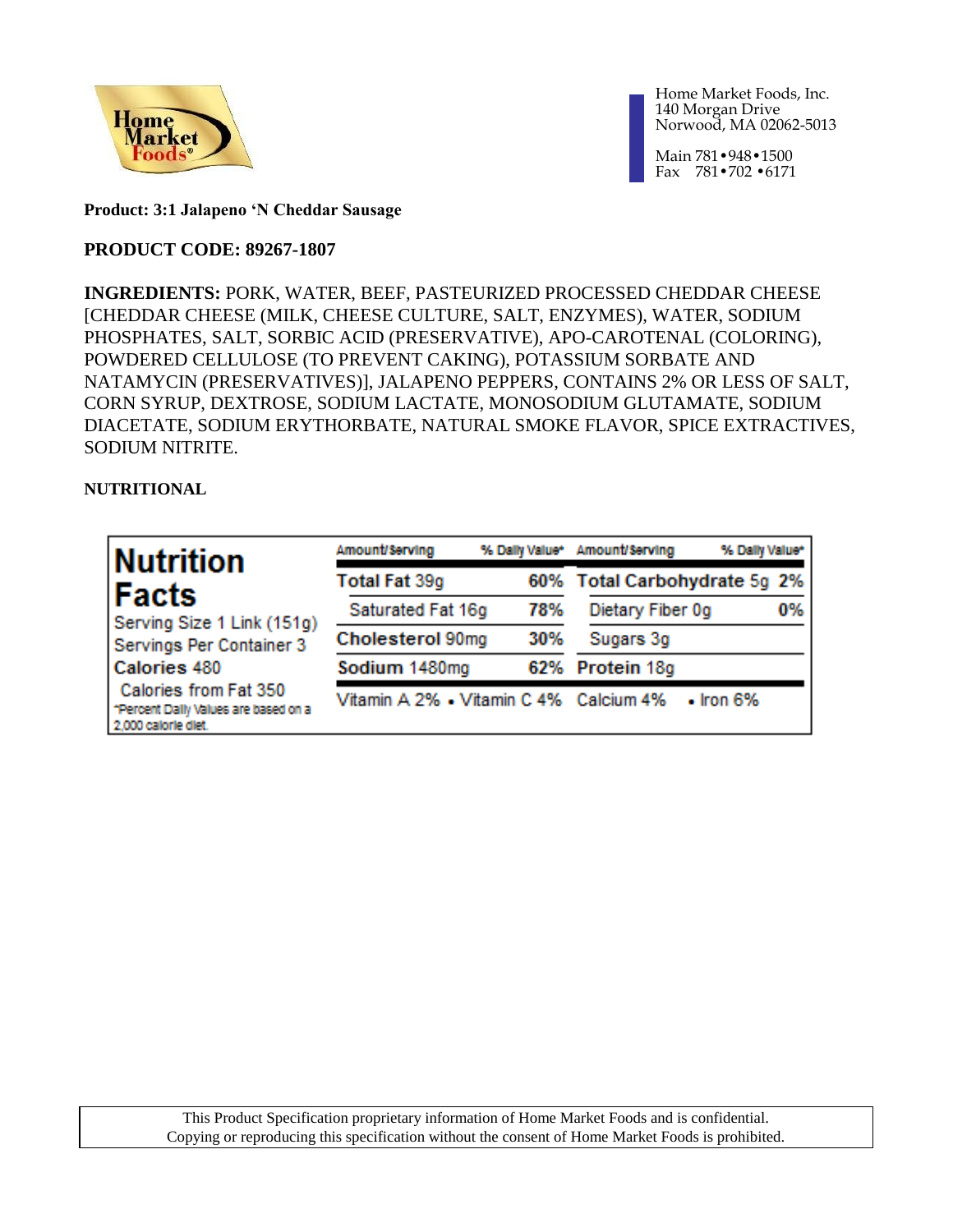

Main 781•948•1500 Fax 781•702 •6171

### **Product: 6:1 Bahama Mama N Cheddar Smoked Sausage**

### **PRODUCT CODE: 89267-1826**

**INGREDIENTS:** PORK, WATER, BEEF, PASTEURIZED PROCESS CHEDDAR CHEESE [CHEDDAR CHEESE (MILK, CHEESE CULTURES, SALT, ENZYMES), WATER, SODIUM PHOSPHATES, SALT, SORBIC ACID (A PRESERVATIVE), AND APO-CAROTENAL (COLORING), POWDERED CELLULOSE (TO PREVENT CAKING), POTASSIUM SORBATE AND NATAMYCIN (PRESERVATIVES)], CONTAINS 2% OR LESS OF SALT, NONFAT DRY MILK, SPICES, SODIUM LACTATE, SUGAR, MUSTARD SEED, PAPRIKA, SODIUM DIACETATE, OLEORESIN OF PAPRIKA, SODIUM NITRITE.

### **NUTRITIONAL**

| <b>Nutrition</b>                                                                   | <b>Amount/Serving</b>       | % Daily Value* | <b>Amount/Serving</b>     | % Daily Value* |
|------------------------------------------------------------------------------------|-----------------------------|----------------|---------------------------|----------------|
| <b>Facts</b>                                                                       | <b>Total Fat 20g</b>        |                | 31% Total Carbohydrate 1g | 0%             |
| Serving Size 1 Link (76g)                                                          | <b>Saturated Fat 8g</b>     | 41%            | <b>Dietary Fiber 0g</b>   | 0%             |
| <b>Servings Per Container 6</b>                                                    | <b>Cholesterol 45mg</b>     | 16%            | Sugars 1g                 |                |
| Calones 250                                                                        | Sodium 770mg                | 32%            | Protein 10g               |                |
| Cabries from Fat 180<br>Parzent Daily Values are based<br>on a 2,000 calorie diet. | Vitamin A 2% · Vitamin C 0% |                | <b>Calcium 4%</b>         | Iron 2%        |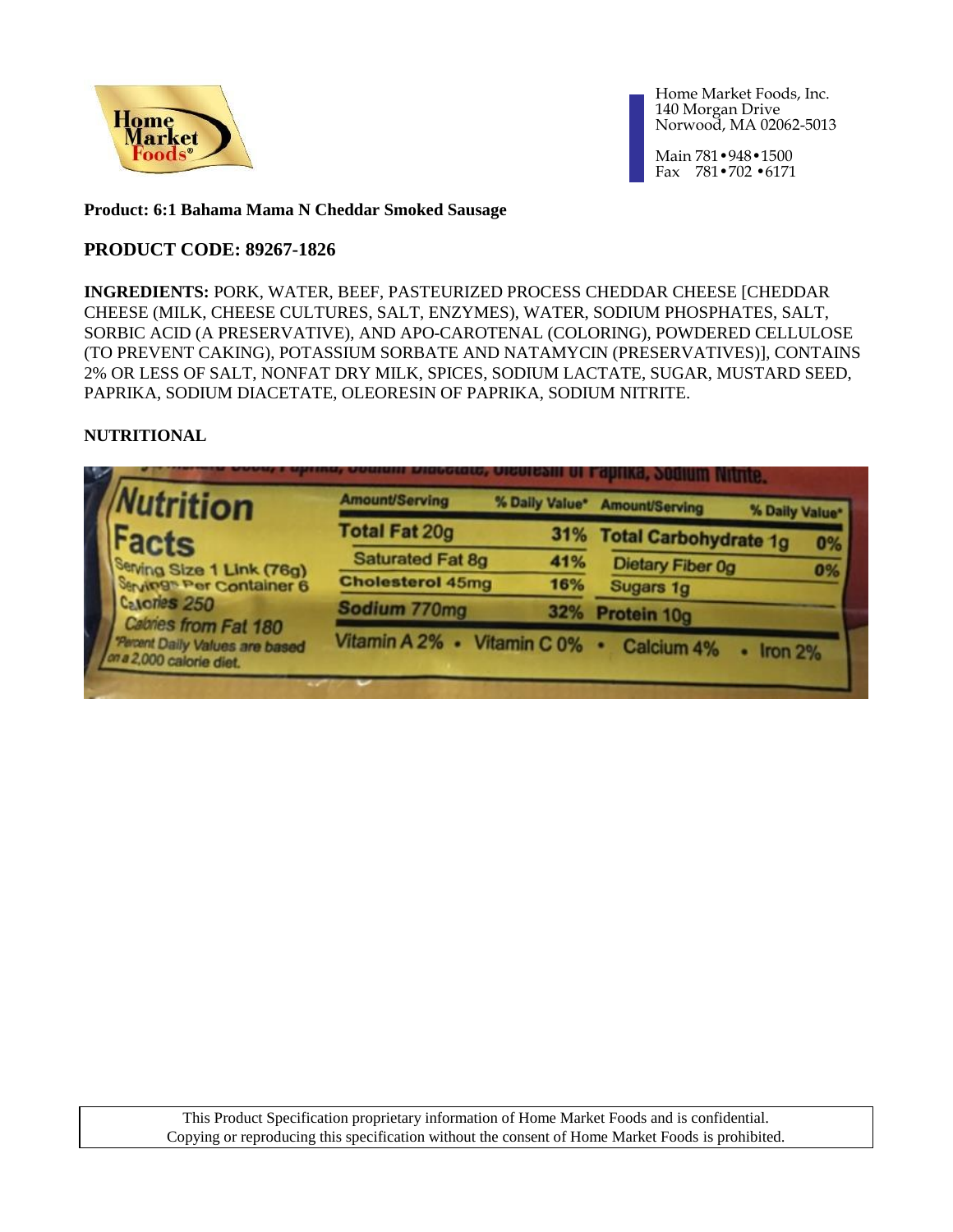

Main 781•948•1500 Fax 781•702 •6171

### **Product: 4:1 Bahama Mama Smoked Sausage**

## **PRODUCT CODE: 89267-1844**

**INGREDIENTS:** PORK, WATER, BEEF, CONTAINS 2% OR LESS OF SALT, NONFAT DRY MILK, SPICES, SODIUM LACTATE, SUGAR, MUSTARD SEED, PAPRIKA, SODIUM DIACETATE, OLEORESIN OF PAPRIKA, SODIUM NITRITE.

### **NUTRITIONAL**

| <b>Nutrition</b>                                                                     | Amount/Serving                         | % Daily Value* | % Daily Value*<br>Amount/Serving |    |
|--------------------------------------------------------------------------------------|----------------------------------------|----------------|----------------------------------|----|
|                                                                                      | <b>Total Fat 30g</b>                   | 46%            | Total Carbohydrate 2g            | 1% |
| Facts                                                                                | Saturated Fat 11g                      | 56%            | Dietary Fiber Og                 | 0% |
| Serving Size 1 Link (114g)<br>Servings Per Container 4                               | Cholesterol 65mg                       | 22%            | Sugars 1g                        |    |
| <b>Calories 360</b>                                                                  | Sodium 1130mg                          |                | 47% Protein 14g                  |    |
| Calories from Fat 270<br>*Percent Daily Values are based<br>on a 2,000 calorie diet. | Vitamin A 2% • Vitamin C 2% Calcium 4% |                | $-$ Iron $4\%$                   |    |